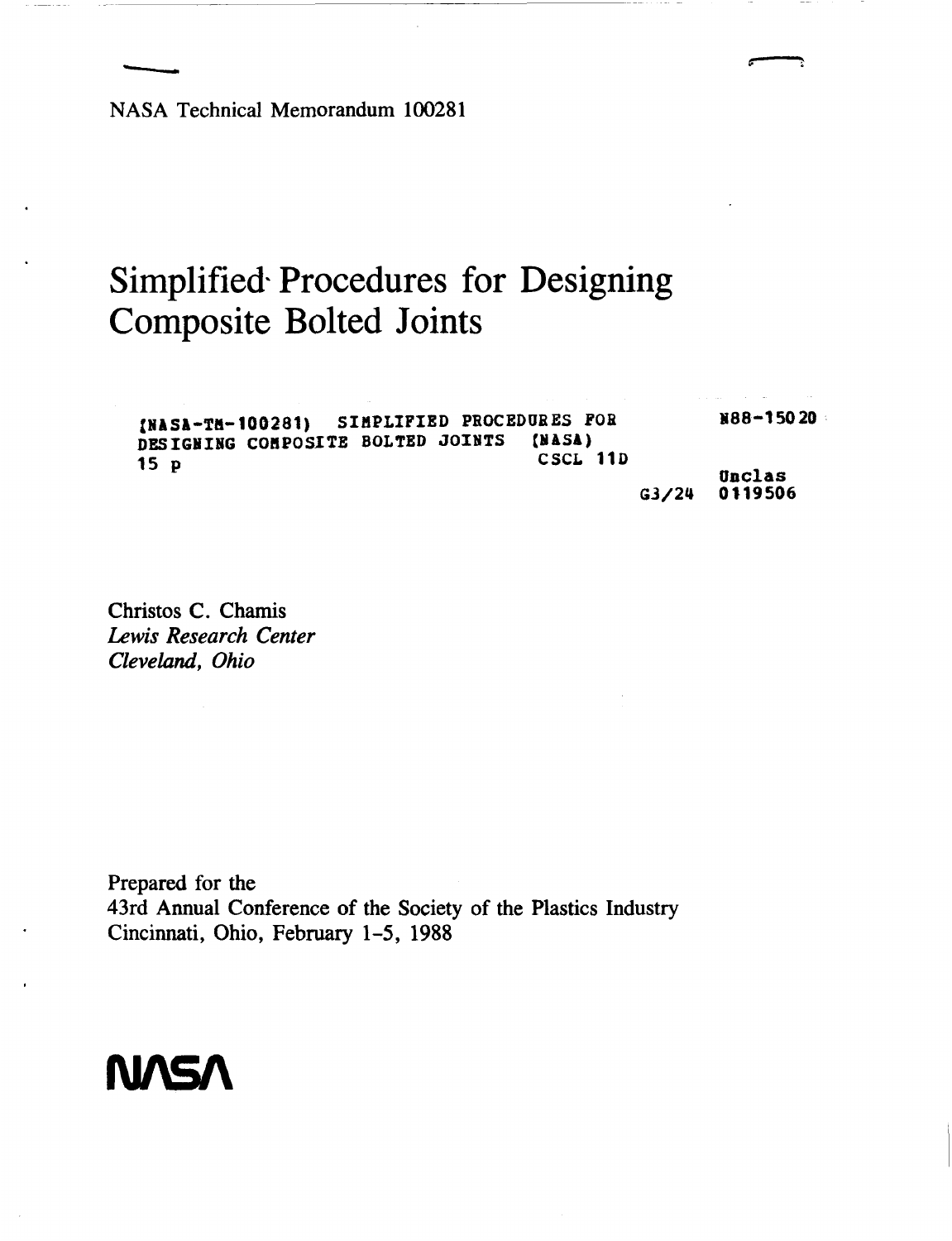## SIMPLIFIED PROCEDURES FOR DESIGNING COMPOSITE BOLTED JOINTS

## Christos C. Chamis National Aeronautics and Space Administration Lewis Research Center Cleveland, Ohio 44135

#### **SUMMARY**

Simplified procedures (methods) are described to design/analyze single and multibolt composite joints. Numerical examples illustrate the use of these methods. Factors affecting composite bolted joints are summarized. References are cited where more detailed discussion are presented on specific aspects of composite bolted joints. Design variables associated with these joints are summarized in the appendix.

#### INTRODUCTION

The structural integrity of composite structures is often times determined by the integrity and durability of their respective joints. The two general classes of joints are mechanical fasteners and adhesive bonding. The integrity of the mechanical fastener joints depends mainly on the local laminate bearing strength, while that for adhesively bonded joints, depends mainly on local interlaminar shear strength. **<sup>I</sup>**

Composite joints have been extensively investigated in recent years. Results of these investigations are reported, in part, in symposium proceedings (refs. 1 and 2). Helpful recommendations for design practice for select composite joints are included in reference 3. Analysis methods for detailed stress calculations are described in reference **4.** 

Recent research at the NASA Lewis Research Center focuses on developing simplified methods for predicting microstresses and local laminate strengths including interlaminar strengths (refs. 5 and **6).** In this report these **methods are used to design bolted** joints **for composite structures. The**  objective of the paper is to describe these methods and outline a step-by-step procedure for their use in the preliminary design phase of composite joints. Several numerical examples are included to illustrate applications of these simplified methods to select bolted composite joints. Typical design variables are summarized in the appendix for convenience.

# COMPOSITE BOLTED JOINTS: FAILURE MODES AND ANALYSIS

Bolted joints are designed to resist certain select failure modes during the preliminary design phase. These select failure modes are those most commonly occurring in practical applications. They include: (1) local bearing, (2) net tension, **(3)** wedge-type splitting, **(4)** shear-out, and **(5)**  tension with shear-out. These select failure modes and the approximate equations used to quantify them are described below in detail.

**I. S. Program and Advisory Contracts**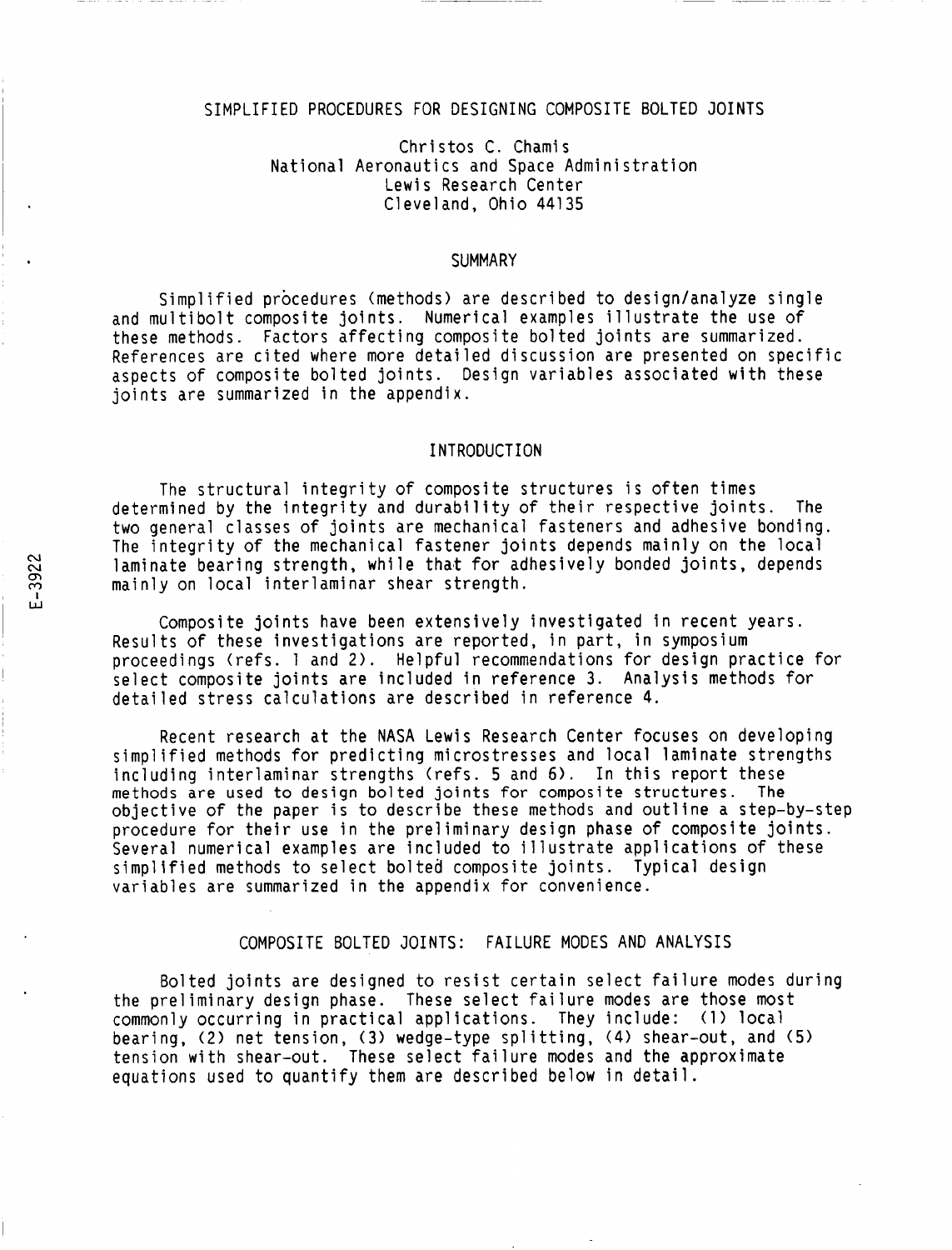#### Local Bearing Failure Modes

Local bearing failure modes are characterized by a local laminate compressive failure caused by the bolt diameter which tends to crush the composite material. A schematic of these types of failure modes is shown in figure 1. The schematic which is used to derive the equation and the respective equation are also shown in figure 1. The requisite variables to design against this failure mode are : (1) bolt diameter (d), (2) laminate thickness (t<sub>c</sub>), and (3) laminate compressive strength parallel to the bolt force (ScxxC). Use of the equation (fig.  $l(a)$ ) is illustrated in the following example.'

Example 1. Calculate the local average bearing stress ( $\sigma_{CXX}$ ) in a [O+45/O/901s AS/E laminate induced by a 1/4-in. diameter titanium bolt with a 1000 lb load. These referred to herein as the composite bolted joint specified conditions. To perform this calculation, we first solve the equation in figure 1(a) for S<sub>CXXC</sub> and replace S with  $\sigma$ 

$$
\sigma_{cxx} = \frac{F}{dt_c}
$$

where F is 1000 lb, d is  $1/4$  in., and  $t_c$  is 0.05 in. (10 piles at 0.005in./ply). Using these values in the equation we obtain

 $\sigma_{\text{CXX}} = \frac{1000 \text{ lb}}{(0.25 \text{ by } 0.05)} = 80\text{ 000 psi}$ 

The corresponding laminate compressive strength  $(S_{c,XXC})$  from table I is 79 700 psi. The margin-of-safety (MOS) against local bearing failure is

MOS =  $\left(\frac{S_{\text{CXXC}}}{\sigma_{\text{CXX}}} \right)$  - 1 =  $\left(\frac{79\,700\,psi}{80\,000\,psi} \right)$  - 1 = -0.004

Therefore, this bolted connection will barely fail in local bearing.

#### Net Tension Failure Modes

Tensile failure modes are characterized by "net-tension" laminate fracture. **A** schematic of these types of failure modes is shown in figure lb where the schematic used to derive the governing equation and the equation are also shown. The requisite variables to design against this failure mode are: (1) net section width (w - d), (2) laminate thickness (t<sub>C</sub>) and (3) laminate tensile strength (S<sub>CXXT</sub>). Use of the equation (fig. 1b) is illustrated in the following example.

Example **2.**  the composite bolted joint specified conditions in example 1 with bolt spacing (w) equal 1.0 in. To perform this calculation we solve the equation in figure lb for  $S_{CXX}$ . Calculate the net section stress ( $\sigma_{\text{CXX}}$ ) at the bolt hole edge for  $\,$ 

$$
\frac{F}{[(w - d)t_c]}
$$

where F is 1000 lb/in., w is 1.0 in., d is 1/4 in., and  $t_c = 0.05$  in. Using these values in the equation we obtain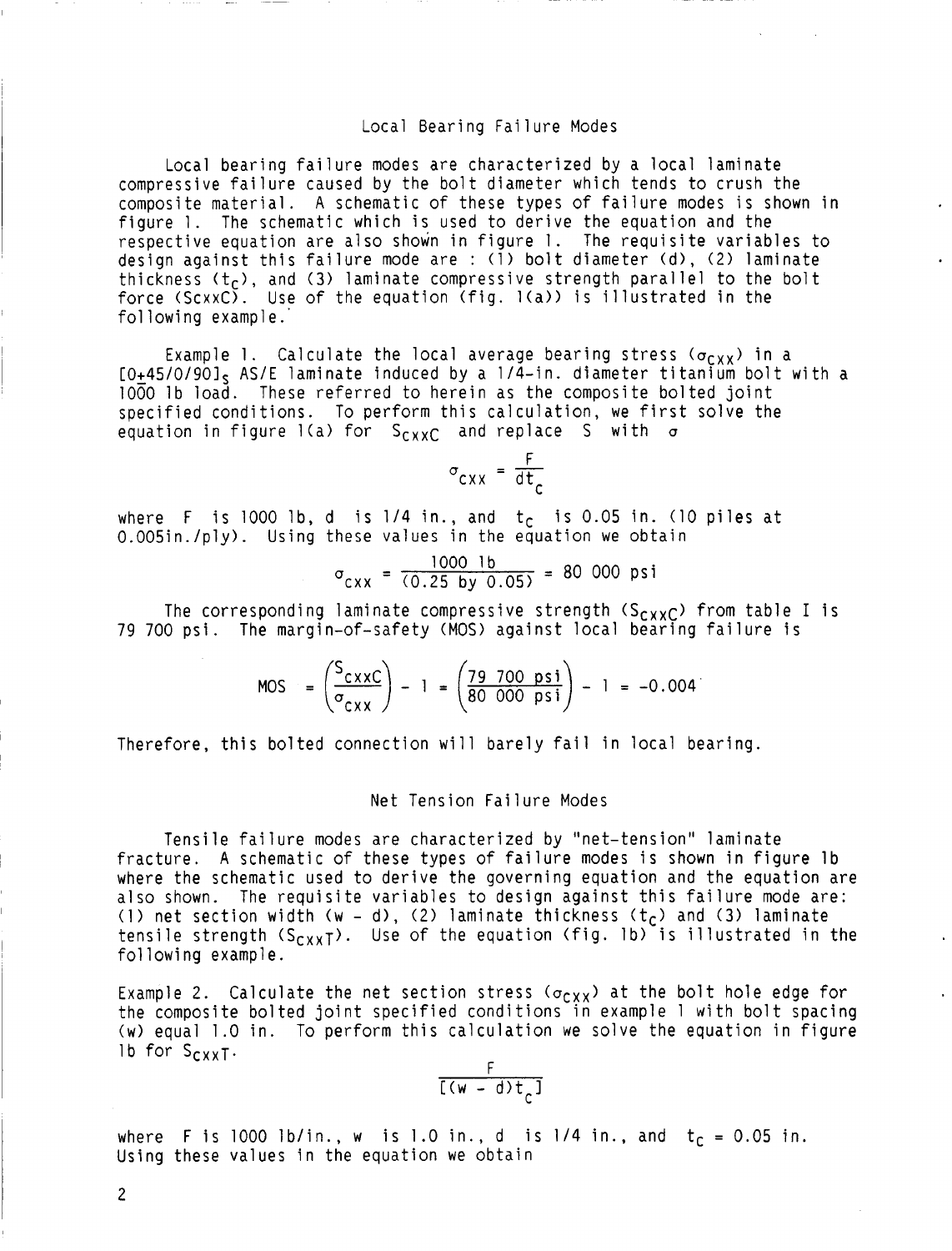$$
\sigma_{\text{CXX}} = \frac{1000 \text{ lb}}{[(1.00 \text{ in.} - 0.25 \text{ in.}) \times 0.05 \text{ in.}]} = 26 \text{ 700 psi}
$$

The corresponding laminate tensile strength  $(S_{cxx}^T)$  from table I is 79 200 psi. The margin of safety is

$$
MOS = \left(\frac{79 \ 200 \ \text{psi}}{26 \ 700 \ \text{psi}}\right) - 1 = 1.97 \quad 0.K.
$$

Therefore this composite bolted joint will not fail in net tension.

## Wedge-Type Splitting Failure Modes

Wedge-type splitting failure modes in composite bolt joints are characterized by laminate splitting which starts at the local bearing point and propagates to the free edge. These failure modes are caused by the lateral pressure of the bolt against the laminate. The failure mode is shown in figure l(c) where the schematic used to derive the equation and the equation are also shown. The requisite variables *to* design against this failure mode are: (1) bolt diameter (d), (2) laminate the thickness ( $t_c$ ) (2) edge distance (e) and **(3)** laminate transverse tensile strength (Scyy~). following example illustrates use of the equation in figure l(c). The

Example 3. Calculate the transverse splitting stress ( $\sigma_{CVV}$ ) for the composite bolted joint specified conditions in example 1 with  $\vec{e}$  equal to 1.0 in. To perform this calculation we solve the equation in figure l(c) for Scyy~ and replace **S** with *o* 

$$
\sigma_{\text{cyy}} = \frac{2F}{[(2e - d)t_c]}
$$

where F is 1000 lb,  $e = 1.0$  in., d is 1/4 in. and  $t_c$  is 0.05 in. Using these values in the equation we obtain

$$
\sigma_{\text{cyy}} = \frac{2 \times 1000 \text{ lb}}{[(2 \times 1.00 \text{ in.} - 0.25 \text{ in.})(0.05 \text{ in.})]} = 22\ 860 \text{ psi}
$$

The corresponding strength from table I is 49 800 psi. The margin of safety is

$$
MOS = \left(\frac{49\ 800\ \text{psi}}{22\ 860\ \text{psi}}\right) - 1 = 1.18\qquad 0.K.
$$

Therefore, this composite bolted joint will not fail in wedge-type splitting.

# Shear-Out Failure Modes

Shear-out failure modes in composite bolted joints are characterized by shear-out part of the laminate ahead of the bolt. **\*4** schematic depicting this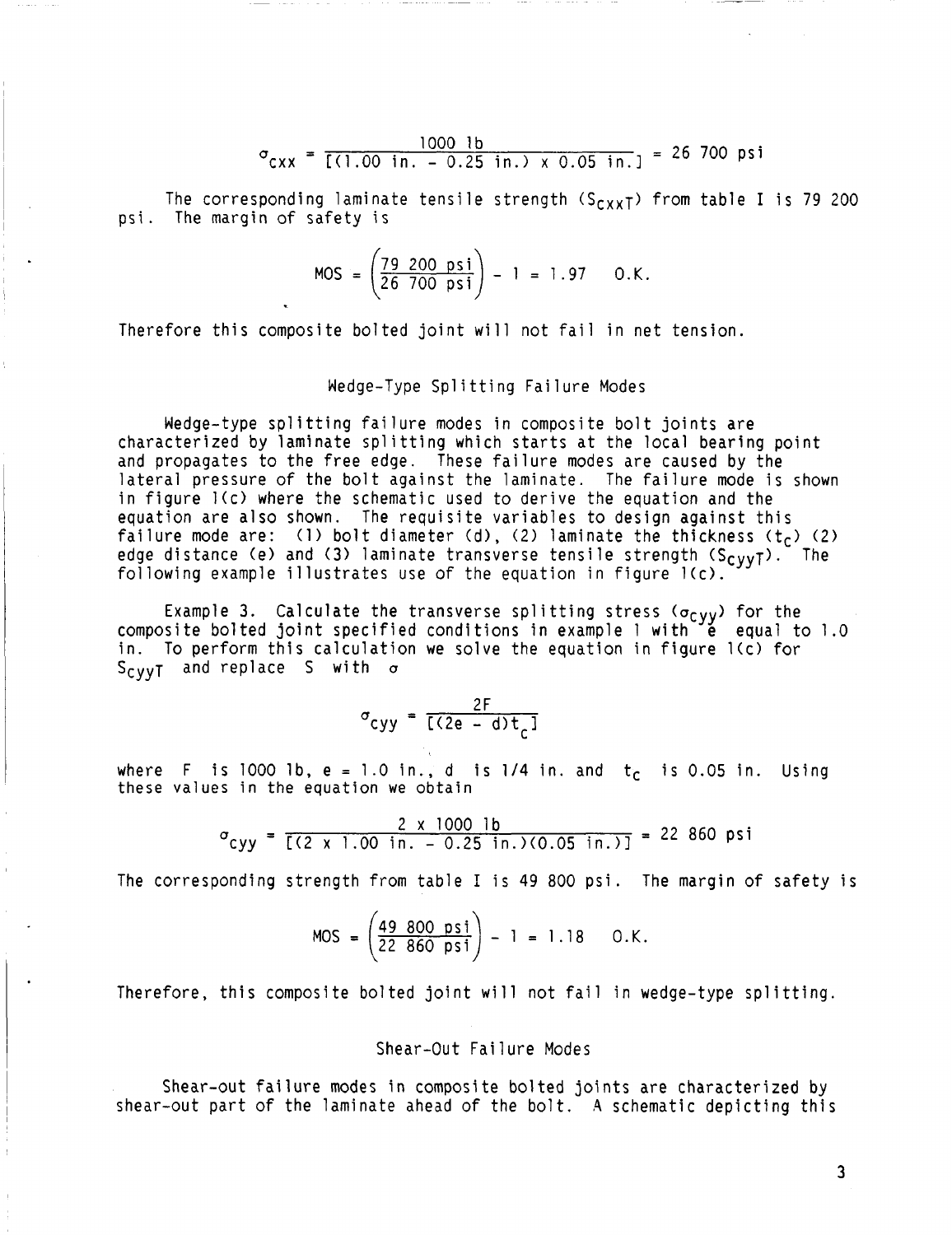failure mode is shown in figure  $1(d)$  where the schematic used to derive the equation and the equation are also shown. The requisite variables to design against shear-out are: (1) the edge distance (e), **(21** the laminate thickness (t<sub>C</sub>) and (3) the laminate shear strength (S<sub>CXVS</sub>). The following example illustrates one use of the equation in figure  $l(d)$ .

Example **4.** Calculate the shear-out stress for the composite bolted joint specified conditions in Example 1 with an edge distance of 1.0 in. To calculate the shear-out stress we first solve the equation in figure 1(d) for  $S_{C X V S}$  and replace S by  $\sigma$ 

$$
\sigma_{\text{cyy}} = \frac{F}{2et_c}
$$

where F is 1000 lb, e is 1.0 in., and  $t<sub>c</sub>$  is 0.05 in. Substituting these values in the equation we obtain

$$
\sigma_{cxy} = \frac{1000 \text{ lb}}{(2 \times 1.00 \times 0.05 \text{ in.})} = 10000 \text{ psi}
$$

The corresponding in-plane strength from table I is 38 700 psi. The margin-of-safety is

$$
MOS = \left(\frac{38 \ 700 \ \text{psi}}{10 \ 000 \ \text{psi}}\right) - 1 = 2.87 \ 0.K.
$$

Therefore, this composite bolted joint will not fail by shear-out. As a matter of fact, its edge distance can be decreased to 1/2 in. and still have substantial MOS (0.94).

## Tension With Shear-out Failure Modes

**Tension with shear-out failure modes are characterized by part**  net-section and part shear. A schematic of the failure mode is shown in figure l(e) where the schematic used to derive the equation and the equation are also shown. The requisite variables to design against this failure mode are: (11 laminate thickness, (2) net section dimension (w - d), **(3)** edge distance (e), (4) laminate tensile strength (S<sub>CXXT</sub>), and (5) laminate in-plane shear strength (S<sub>CXVS</sub>). The following example illustrates one use of the equation in figure ((e)

Example 5. Calculate the margin of safety of the composite bolted joint specified in Example 1 with bolt spacing 1.0 in. and edge distance 1.0 in. To calculate the MOS for this example we first calculate the bolt load (F) to cause laminate failure and than we compare this to the specified value of 1000 lb. Repeating the equation:

$$
F = \frac{t_c [(w - d)S_{cxxT} + 2e S_{cxyS}]}{2}
$$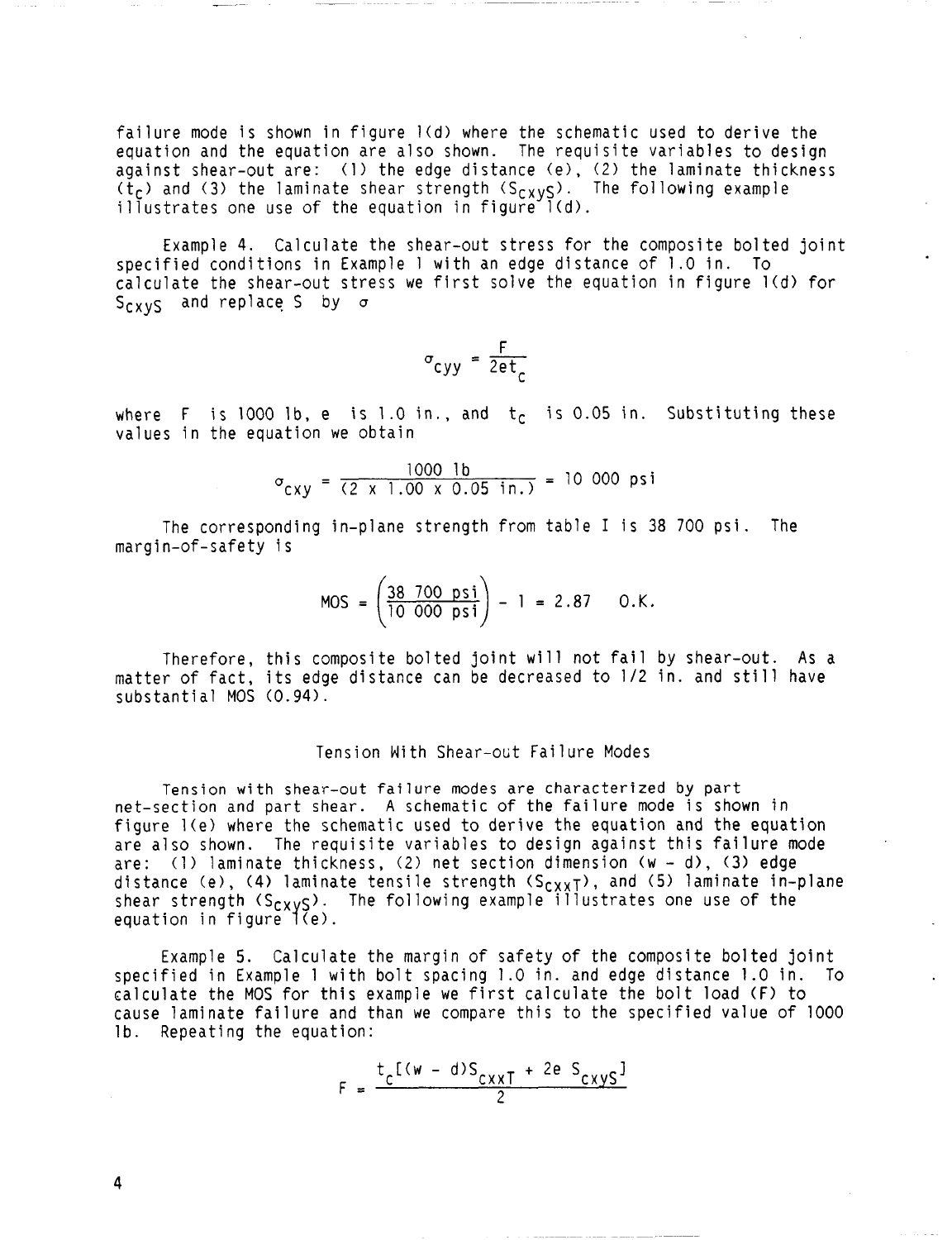where  $t_c$  is 0.05 in., w is 1.0 in., d is  $1/4$  in., e is 1.0 in.,  $S_{cxx}$  is where t<sub>C</sub> is 0.05 in., w is 1.0 in., d is 1/4 in., e is 1.0 in., S<sub>CXXT</sub> i:<br>79 200 psi (table I) and S<sub>CXYS</sub> is 38 700 psi (table I). Using these values in the equation

0.05 in.[(1.00 in. - 0.25 in.)x79 200 psi + 2 x 1.0 in. x 38 700 psi] \_ 3420 lb **<sup>2</sup>**F=

The corresponding specified load is 1000 lb. The margin-of-safety is

$$
MOS = \frac{3420 \text{ lb}}{1000 \text{ lb}} - 1 = 2.42 \quad 0.K.
$$

Therefore, this composite bolted joint will not fail by combined net-tension and shear-out.

Taken collectively these calculations show that local bearing is the most likely failure mode for this composite bolted joint. The interested reader can obtain insight by repeating the previous exercises using the strengths for the other two laminate configurations in table I.

## MULTI-BOLT COMPOSITE JOINTS

Multi-bolt composite joints are required to transfer load between two adjacent panels or from a panel to its attachment. **A** representative schematic is shown in figure 2. Multi-bolt composite joints are designed by assuming that all the bolts in the joint are sharing equal load. In reality, the first row of bolts will usually transfer more load. However, any insignificant local bearing failure will redistribute the load to the next bolt row and so on. The example below illustrates the design procedure.

Example 6. Design a composite joint connecting a composite panel to a metallic plate attachment. Refer to the schematic in figure 2. For this joint we only design the bolts for the composite panel. We assume that the metallic attachment has adequate strength. The composite panel *is* made *from*   $[0.445/90]$ <sub>S</sub> AS/E. The panels carries 2000 lb/in. design tensile load and is 0.05 in. thick. We will use 1/4 in. diameter bolts. The bolt spacing is 6 bolt diameters (1.5 in.) and the edge distance is 4 bolt diameters (1.0 in.)

Step 1. Determine the load carried per bolt. The load carried per bolt is the bolt spacing times the panel load per inch.

$$
p \times N_{\text{av}} = 1.5 \text{ in.} \times 2000 \text{ lb/in.} 3000 \text{ lb}
$$

Step 2. Determine the number of bolts per bolt row. Assuming first bearing failure mode, the number of bolts **N** is determined from figure l(a>:

$$
N = \frac{F}{(d \ t_c \ S_{c \times xC})}
$$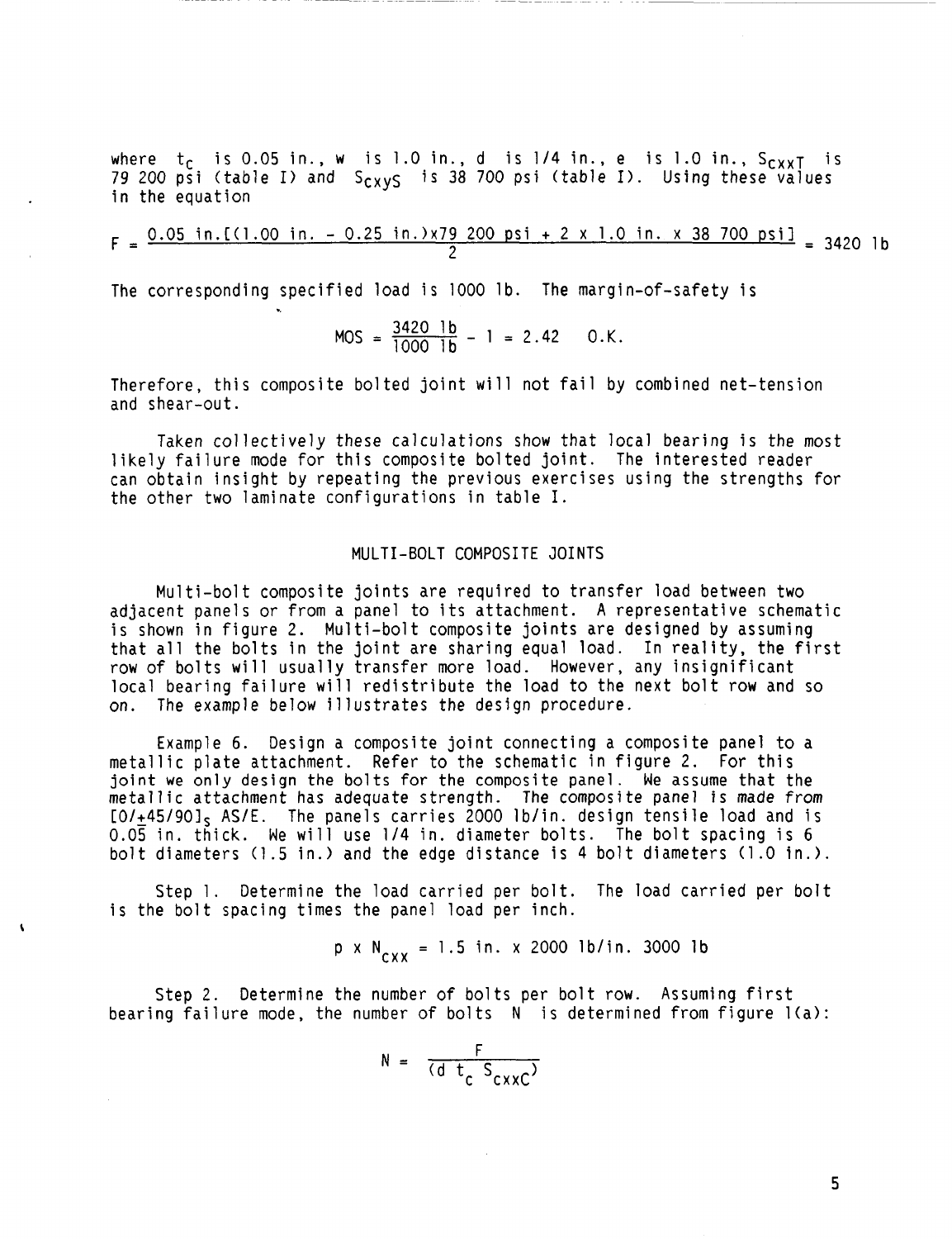where F is 3000 lb in.;  $d = 1/4$  in.;  $t_c$  is 0.050 in.; and  $S_{CXXC}$  is 79 700 psi. Using this values in the equation we calculate

$$
N = \frac{3000 \text{ lb/in.}}{[(0.25 \text{ in.}) (0.050 \text{ in.}) (79700 \text{ lb/in.}^2)]}
$$
  
N = 3.01 bolts, use 3 bolts

Check next net tension, the number of bolts in **N** is from (fig. l(b>)

$$
N = \frac{F}{[w - d]t_c} \frac{1}{S_{cxxT}}
$$

where F = 3000 lb, w is 1.50 in.; d is 0.25 in.;  $t_c$  = 0.05 in.; and S<sub>CXXT</sub> is 79 200 lb/in.2. Using these values in the equation we calculate

$$
N = \frac{3000 \text{ lb}}{[(1.5 \text{ in.} - 0.25 \text{ in.}) (0.050 \text{ in. } 79 \text{ 200 lb/in.}^2)]}
$$
  
N = 0.61 bolts, use 1 bolt

Therefore, local bearing is more severe than net tension.

Step 3. Check the other failure modes for the edge and corner bolts.

First Row Center Bolt in Shear-Out

The shear stress is calculated from the equation  $(fig. 1(d))$ .

$$
\sigma_{\text{CXX}} = \frac{F}{(2e \ t_c)}
$$

where F is 1000 lb; e is 1.0 in.; and  $t_c$  is 0.05 in. Using these values in the equation, we calculate

$$
\sigma_{\text{CXX}} = \frac{1000 \text{ lb}}{(2 \times 1.0 \text{ in.} \times 0.05 \text{ in.})} = 10000 \text{ lb/in.}^2
$$
  
10 000 lb/in.^2 < 38 700 lb/in.^2 O.K.

and

$$
MOS = \frac{38 \cdot 700 \cdot 1b/in.^{2}}{10 \cdot 000 \cdot 1b/in.^{2}} - 1 = 2.87
$$

# First Row Center Bolt in Wedge-Type Splitting

The transverse tensile stress from the equation in figure l(c) is:

$$
\sigma_{\text{cyy}} = \frac{2F}{[(2e - d)^{t}c]}
$$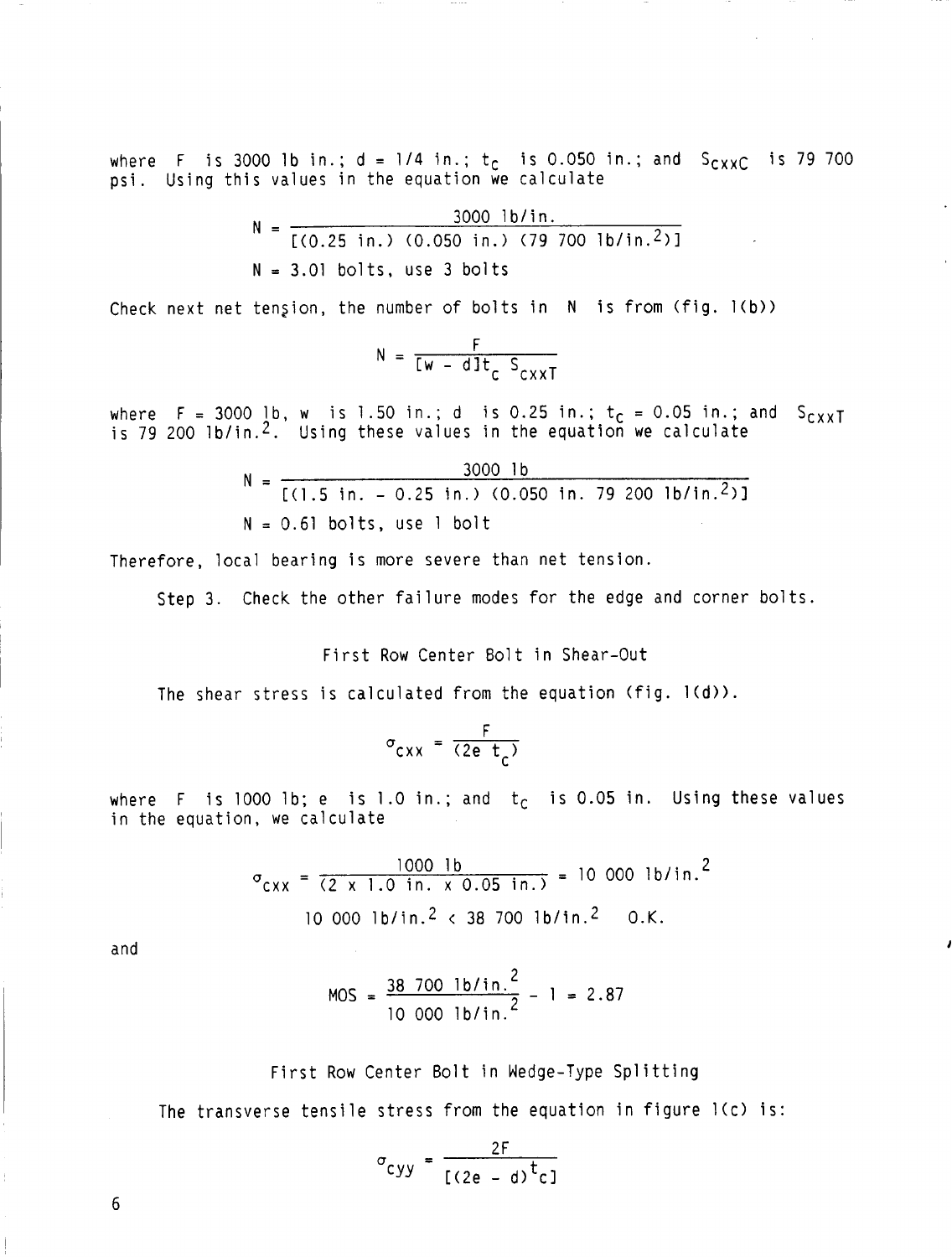Substituting respective numerical values, we calculate

$$
\sigma_{cyy} = \frac{2 \times 1000 \text{ lb}}{[(2 \times 1.0 \text{ in.} - 0.25 \text{ in.}) \times 0.05 \text{ in.}]} = 32\,000 \text{ lb/in.}^2
$$
  
32\,000 lb/in.^2 < 49\,800 lb/in.^2 0.K.

and

$$
MOS = \frac{49\,800\,1b/in.2}{32\,000\,1b/in.2} - 1 = 0.56
$$

Corner Bolt in Tension with Shear-Out

The force required to induce tension with shear-out in the corner bolt is calculated from (fig.  $1(e)$ ) where  $w = p$ 

$$
F = \frac{t_c[(p - d)Sc_{\chi\chi T} + 2e S_{\chi\chi\chi S}]^2}{2}
$$

Using respective numerical values in the equation, we calculate

 $F = 0.05$  in. [(1.50 in. - 0.25 in.) x 79 200 lb/in.<sup>2</sup> + **2** x 1.00 in. 38 700 lb/in.21/2 = 4410 lb 4410 lb > 1000 lb O.K.

and

$$
MOS = \left(\frac{4410 \quad 1b}{1000 \quad 1b}\right) - 1 = 3.41
$$

Therefore, use three 1/4 in. bolts per column at 1.50 in. on centers to join the composite panel to the metal attachment (fig. 2).

#### GENERAL **DISCUSSION**

Several other factors influence composite bolted joint design. These include (1) bypass load, **(2)** load transferred through friction, **(3)** cyclic load, (4) temperature effects, (5) moisture effects, (6) biaxial loads, (7) flat-wise compression due to bolt torqueing, and (8) flat-wise local bearing at the edge of bolts heads, nuts, or washers. **A** brief discussion on each of these factors follow.

Bypass load. - The bypass load is that load that bypasses the bolt and must be resisted by bolts following the bolt being bypassed. This is important in multi-bolted joints and was implied in the multi-bolted joint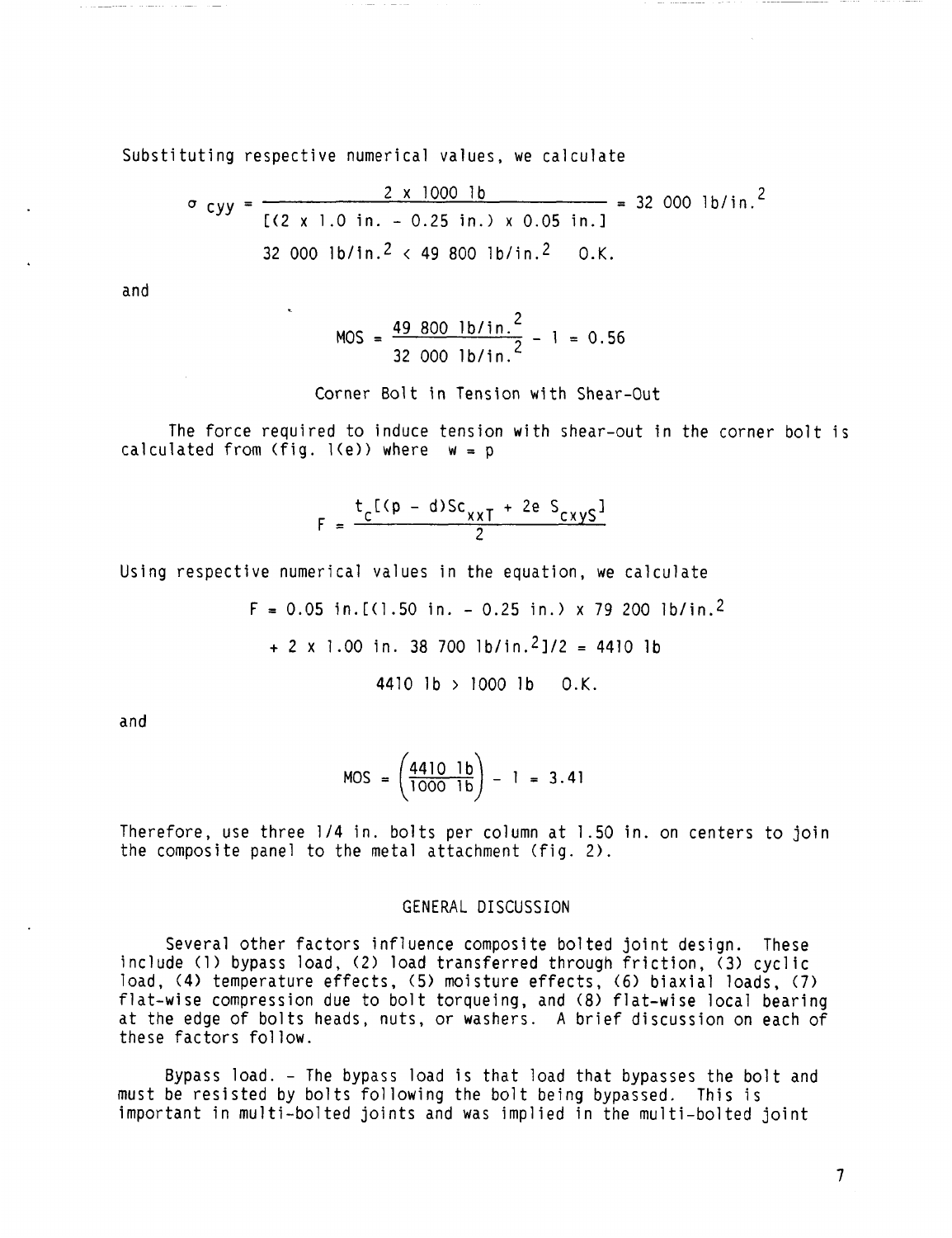designed discussed previously. They key question is how much of the load is bypassed. This is not as simple a problem as it may seem. Usually innovative use of finite element analysis is needed to determine the bypass load.

Load transferred through friction. - The load transferred through friction reduces the load transferred through the bolt. This load can be substantial. It depends on the through-the-thickness compressive stress and the coefficient of friction between (1) bolt head, washer or nut and composite and (2) between the composite panel surfaces or composite panel metallic attachment surface. The load transferred through friction may not be dependable in situations where there are temperature fluctuations and large differences in the thermal expansion coefficients of the composite and the bolt. The load transferred through friction increases the bearing load capacity compared to that predicted using laminate compression strength in general (ref. **7).** 

Cyclic load effects. - Cyclic load effects generally degrade the laminate strengths. The degree of degradation depends on the number of cycles, cyclic stress range, mean stress, and environmental conditions. Procedures for estimating some of these strength degradations are described in reference 6. The degraded strengths are used in the equations in figure 1 to design/analyze the bolted joint.

Temperature effects. - The temperature effects influence the laminate strengths. Procedures for evaluating this influence are described in reference 6. The modified strengths are used in the equations in figure 1 to design/analyze the bolted joint.

Moisture effects. - Moisture effects are handled the same way as temperature effects. The combined moistureltemperature effects on laminate strength are also estimated using the procedures in reference 6.

Biaxial loads. - In biaxial load cases (for example, x and y loads) the bolted joint is designed to transfer both loads. The assumption made is that each load is transferred independently. The equations in figure 1 are applied individually to each x and y loads. Other effects are incorporated as was described previously.

Flat-wise compression. - Flat-wise compression is induced by torqueing the bolt to a predetermined value in order to prevent slippage between panels. The amount of torque used is determined from the amount of flat-wise compression required. Calibration experiments are generally conducted to develop flat-wise compression versus torque curves which are used to specify the torque to be used. The torque can also be estimated from elementary mechanics and energy balance concepts.

Flat-wise load bearing at the edges of bolt-heads, nuts, or washers. These are usually caused by (1) uneven joint, (2) local bending - prominent in single lap joints, and **(3)** combinations. This stress value is determined by knowing the olt torque, the amount of bending, and the environmental conditions. Estimates are obtained using elementary mechanics concepts. Accurate evaluations are determined by innovative use of finite element analysi s.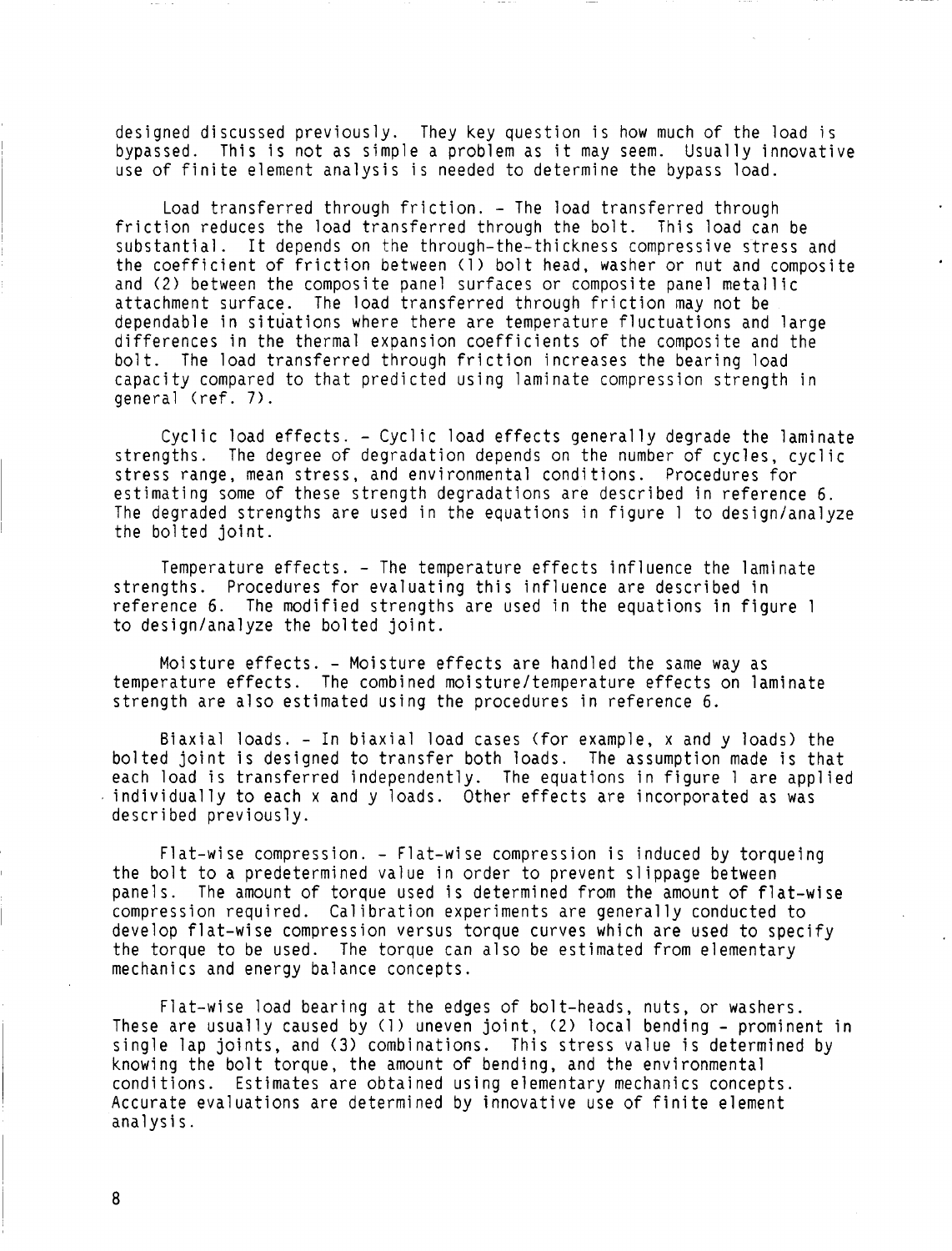Many of the factors discussed previously have been investigated, in part, and reported in the technical literature. For example the various failure modes in composites are discussed extensively in reference 7. The edge distance effect on net tension failure and bearing stress have been investigated and reported in reference 7. The local stress distribution in the periphery of the bolt hole due to different types of bolts is discussed in reference 4 where the effect of clearance on the bearing (radial) and hoop stress are also discussed. The fatigue effects on composite joints is discussed in reference 7. The effects of (1) bolt diameter to thickness ratio (D/t>, (2) bolt spacing to diameter ratio, and **(3)** edge distance to bolt diameter ratio are discussed in reference 3. Recommended allowables for select D/t ratios and for several composites are included in reference 3 where recommended clearances, edge and side distances are also included.

Design of composite joints requires considerable care. The methods described here are adequate for the preliminary design phase only. These methods must be complemented with appropriate finite element analyses and strategic experiments for final design. The references cited provide a variety of guidelines for selecting appropriate analyses and experiments.

#### SUMMARY

Simplified methods to designlanalyze composite bolted joints have been presented. The typical failure modes are discussed and respective equations to design for these failure modes are presented. The methods are illustrated by applying them to single and multi-bolt composite joint designs. Various factors affecting composite joint design are summarized. Select references are cited where more extensive discussions on specific aspects of bolted composite joints can be found. The methods and sample calculations presented in this paper are suitable for the preliminary design phase. The methods need to be complemented with appropriate finite element analyses and selective testing for the final design phase.

#### REFERENCES

- 1. K.T. Kedward, Ed., Joining of Composite Materials, ASTM STP 749, ASTM, Philadelphia, PA, 1981.
- 2. Jointing in Fiber Reinforced Plastics, IPC Science and Technology Press Ltd., Surrey England, 1978.
- 3. S.J. Dasting, "Joining and Machining Technique," Handbook of Composites, G. Lubin, Ed., Von Nostrand, New York, 1982, Chapter 22.
- 4. M.W. Hyer and E.C. Klang, "Contact Stresses in Pin-Loaded Orthotropic Plates," Int. J. Solids Struct., vol. 21, no. 9, Sept. 1985, pp. 957-975.
- 5. P.L.N. Murthy and C.C. Chamis, "Integrated Composite Analyzer (ICAN) Users and Programmers Manual," NASA TP-2515, 1986.
- 6. C.C. Chamis and C.A. Ginty, "Composite Structural Durability and Damage Tolerance: Simplified Predictive Methods," NASA TM-100179, 1987.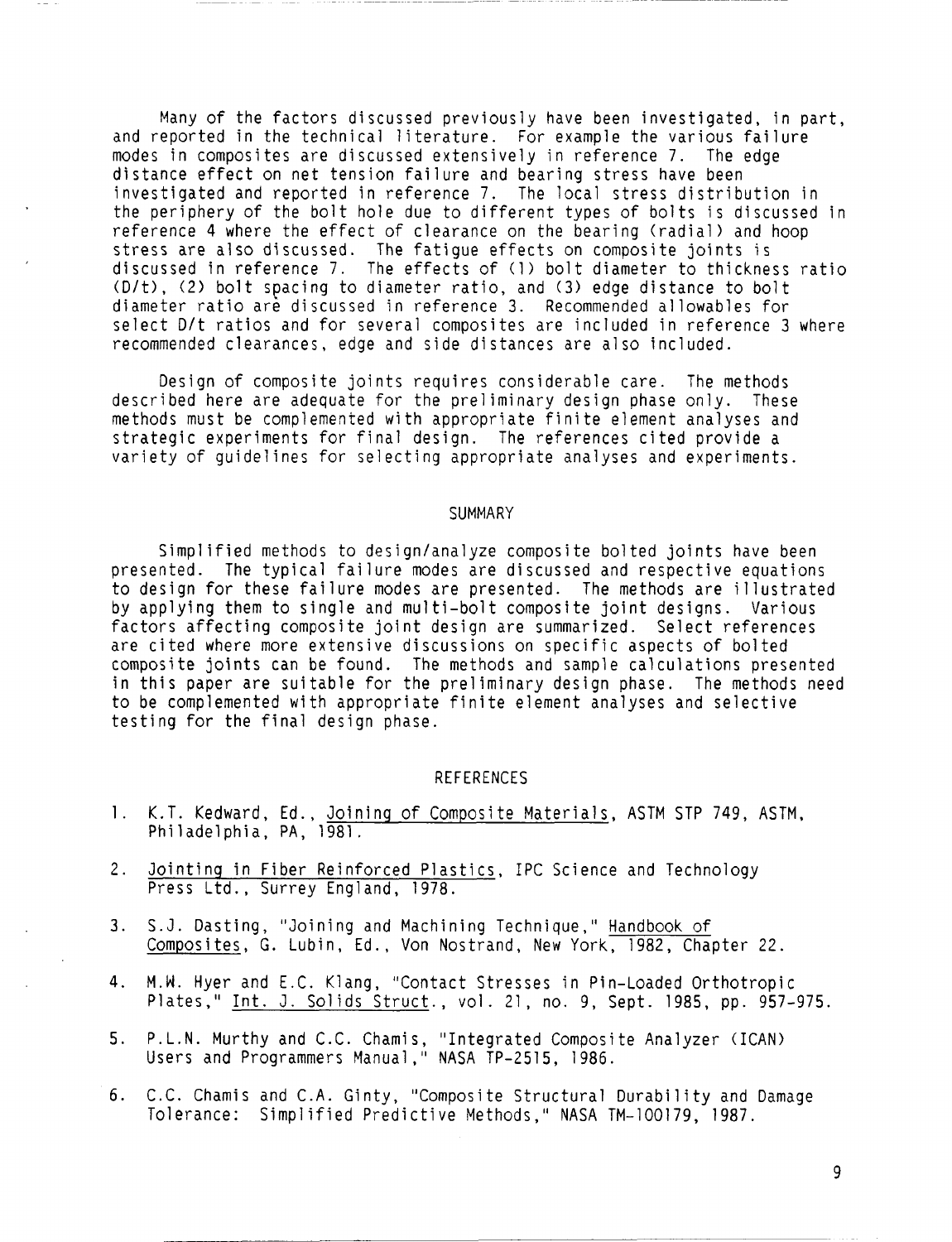**7. R.L. Ramkumar, and** E.W. **Tossavainen, "Strength and Lifetime** of **Bolted Laminates," Fatigue in Mechanically Fastened Composite and Metallic Joints, ASTM STP 927, J.M. Potter, Ed., ASTM, Philadelphia, 1986, pp. 251-273.**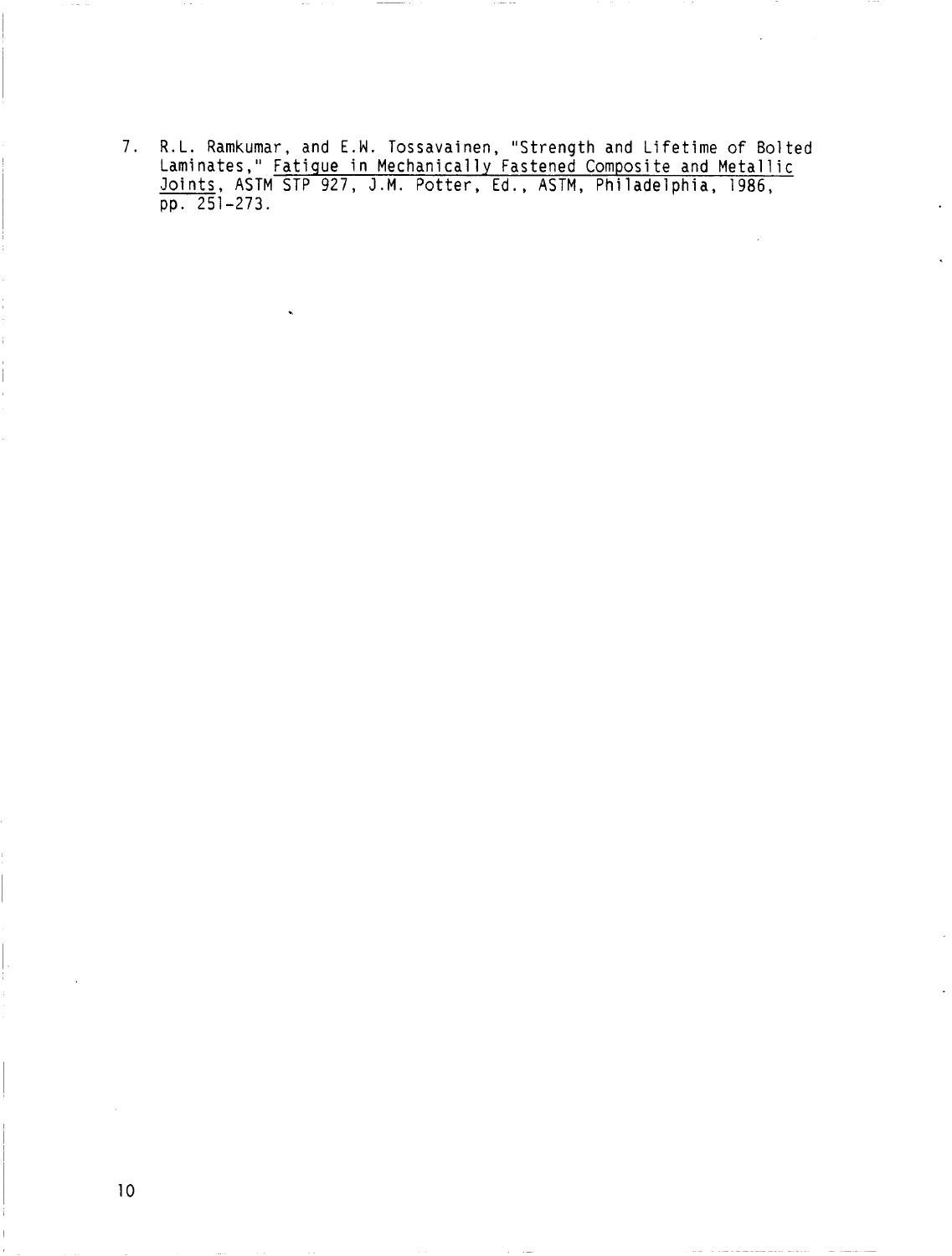## APPENDIX

# DESIGN VARIABLES FOR COMPOSITE BOLTED JOINTS

Laminate (composite) bolted connections are mainly controlled by two groups of design variables, those for the bolts and those for the laminates, as follows:

- I. Bolt design variables
	- 1. Bolt diameter (d>
	- 2. Washer, bolt-head or nut diameter  $(d_w)$
	- 3. Bolt material and threads per inch
	- 4. Bolt strength (static, cyclic), tension and shear (single, double) tensile yield strength (S<sub>bvT</sub>) for bolt pretension shear yield strength (S<sub>bvT</sub>) for bolt pretension oftentimes the bolt strengths are specified by the supplier
	- 5. Thermal expansion coefficients

## 11. Laminate design variables

- 1. Laminate strengths (static, cyclic, environmental)
	- a. Bearing axial compressive strength  $(S_{CXXC})$
	- b. Axial tensile strength  $(S_{CXXT})$
	- c. Transverse tensile strength (S<sub>CVVT</sub>)
	- d. Through-the thickness (flat-wisĕ) compressive strength (S<sub>CZZC</sub>) for local bearing due to bolt pretension and/or joint local bending
- 2. Laminate thickness  $(t_c)$  multiples of basic laminate configurations for which the laminate strengths in 11-1 are known

## 3. Laminate edge distances

- a. Axial direction (e>
- b. Transverse direction  $(w d)/2$
- c. Bolt spacing **(W)** or pitch (p) both width-wise (row) and span-wise (column). The spacing can be square, rectangular, or staggered.
- 4. Laminate moduli and Posison's ratios
- 5. Laminate thermal and moisture expansion coefficients
- 6. Temperature and moisture effects on all properties The laminate properties needed for bolted joint design are either available from tests or can be predicted using the computer codes such as ICAN (ref. 5) as were the properties in table I.

#### 111. Safety factors

Safety factors are usually established for specific designs. Two cases generally exist in the preliminary design phases

- 1. Design loads given for this case no safety factors are required and margins of safety of 0.15 or greater on failure modes are typically acceptable.
- 2. Specified or ultimate loads given nominal factors of safety are: (1) 2 for loads for the composite and (2) 1.5 on the yield stress for the bolts. Additional safety factors may be required for cyclic loads.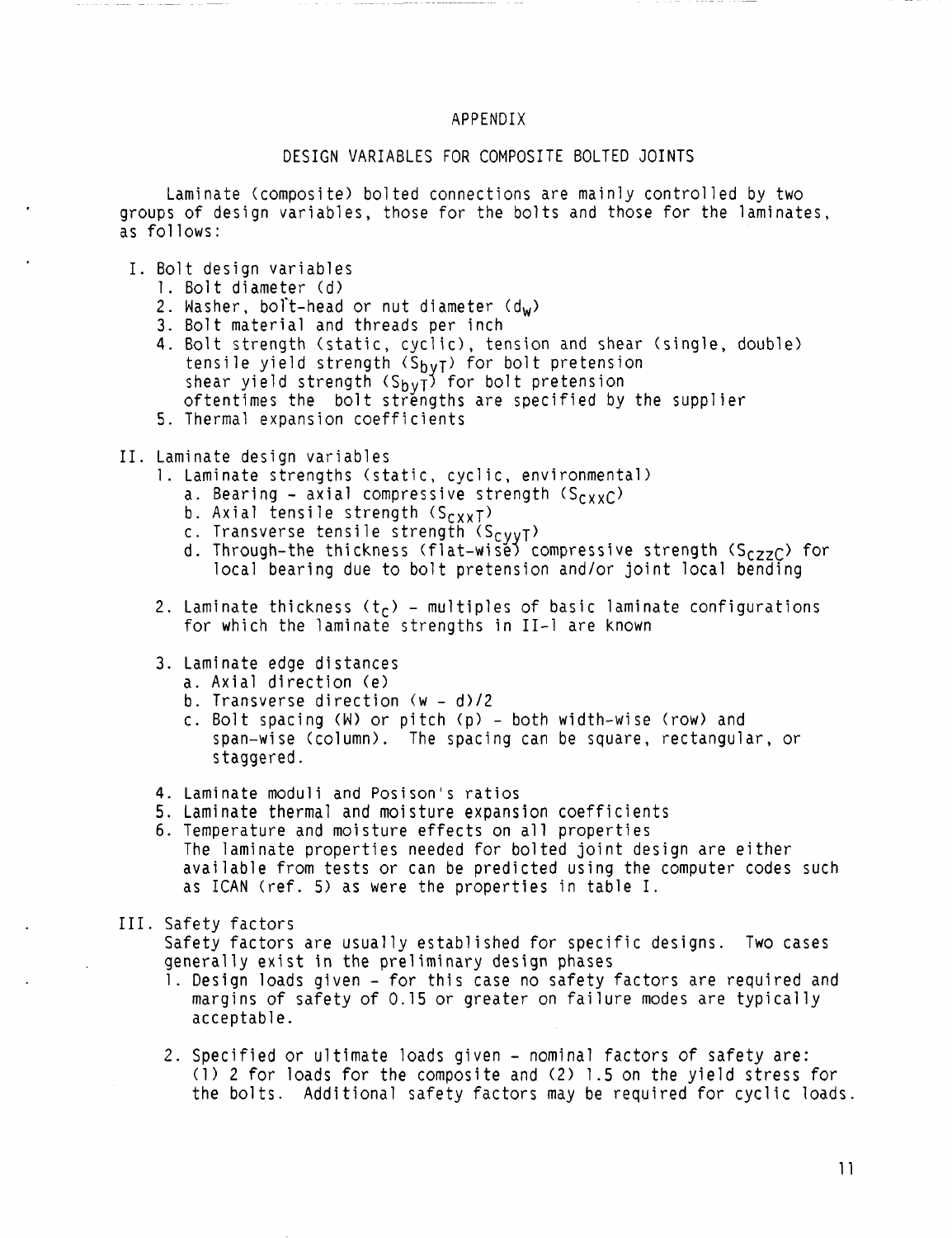# TABLE I. PREDICTED FRACTURE STRESSES FOR SELECT LAMINATES<sup>a</sup>

| <b>Stress</b><br>type                                 | Laminate/fracture stress, ksi                |                                              |                                              |  |
|-------------------------------------------------------|----------------------------------------------|----------------------------------------------|----------------------------------------------|--|
|                                                       | $[(0/+45/0/90)]_S$                           | [(0 <sub>3</sub> /±80)] <sub>5</sub> ]       | $[(0/+3-1/05/30/0)]_s$                       |  |
| $\frac{5}{2}$ cxxT<br>exxC<br>?cyyT<br>?сууС<br>?cxyS | 79.2<br>79.7<br>49.8<br>51.5<br>38.7<br>21.8 | 94.8<br>99.1<br>61.0<br>67.8<br>13.1<br>21.8 | 129.3<br>70.5<br>6.3<br>14.7<br>20.1<br>21.8 |  |

#### [AS/E AT 0.6 FVR.]

apredicted using the ICAN computer code (ref. 5).

Notation:

| s,      | Laminate strength                                                 |
|---------|-------------------------------------------------------------------|
| x, y, z | Direction $(x, y - \text{laminate plane}; z - \text{ thickness})$ |
| T C S   | Tension, compression, shear                                       |

on, compression, snea



FIGURE 1. - COMPOSITE BOLTED JOINTS - FAILURE MODES AND RESPECTIVE EQUATIONS.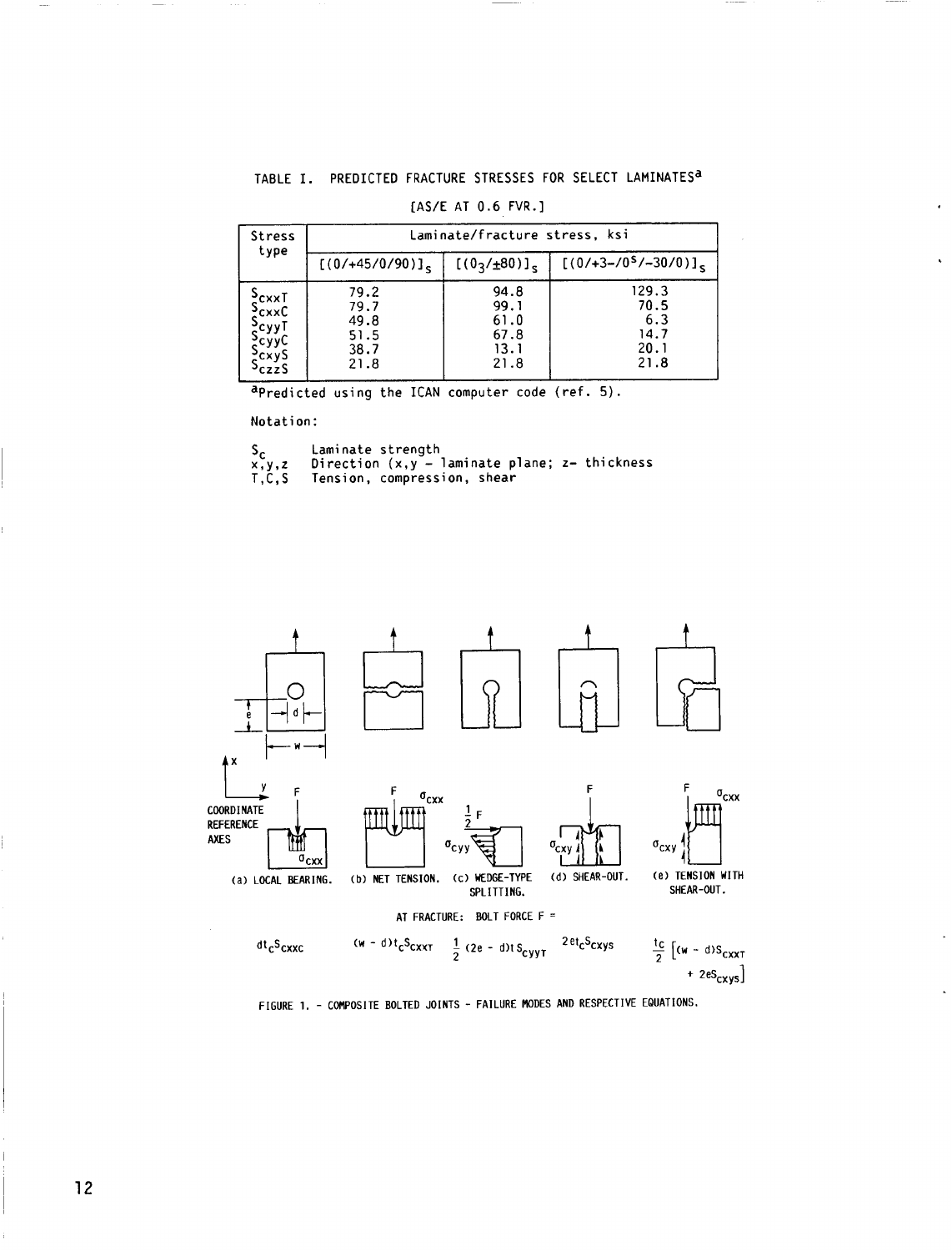

k,

 $\sim$   $\sim$  $\frac{1}{2}$ 

FIGURE 2. - SCHEMATIC OF MULTI-BOLT COMPOSITE JOINT.